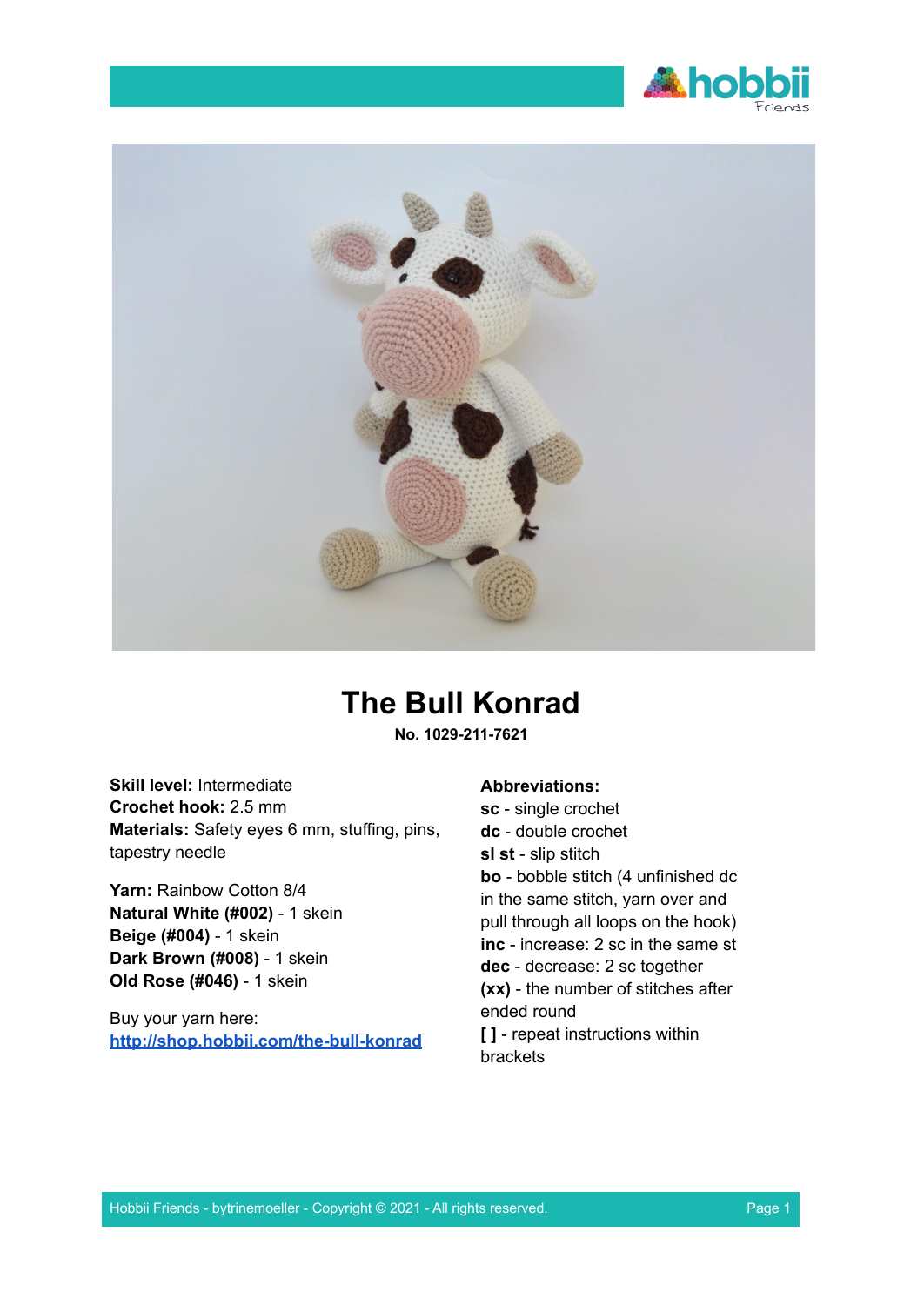

# **Head:**

*Color: 046 Old Rose*

- Rnd 1: Start with a magic ring. 6 sc in the magic ring
- Rnd 2: inc x6 (12)
- Rnd 3: [1 sc, inc] x6 (18)
- Rnd 4: [2 sc, inc] x6 (24)
- Rnd 5: [3 sc, inc] x6 (30)
- Rnd 6: [4 sc, inc] x6 (36)
- Rnd 7: [5 sc, inc] x6 (42)
- Rnds 8-9: 1 sc in each st (42)
- Rnd 10: 10 sc, 1 bo, 12 sc, 1 bo, 18 sc (42)
- Rnds 11-12: 1 sc in each st (42)
- Change color to 002 Natural White
- Rnds 13-14: 1 sc in each st (42)
- Rnd 15: [5 sc, dec] x6 (36)
- Rnd 16: [4 sc, dec] x6 (30)
- Rnd 17: [4 sc, inc] x6 (36)
- Rnd 18: [5 sc, inc] x6 (42)
- Rnd 19: 1 sc in each st (42)
- Rnd 20: [6 sc, inc] x6 (48)
- Rnd 21: 1 sc in each st (48)
- Rnd 22: [7 sc, inc] x6 (54)
- Rnd 23: 1 sc in each st (54)
- Rnd 24: [8 sc, inc] x6 (60)
- Rnd 25: 1 sc in each st (60)
- Rnd 26: [9 sc, inc] x6 (66)
- Rnds 27-30: 1 sc in each st (66)

Now, attach the safety eyes with 7 stitches in between. If you want the brown spot at the eye, you will need to make it before attaching the safety eyes - this way you can attach the eye through both the brown and the white layers. Attach them between rounds 18 and 19.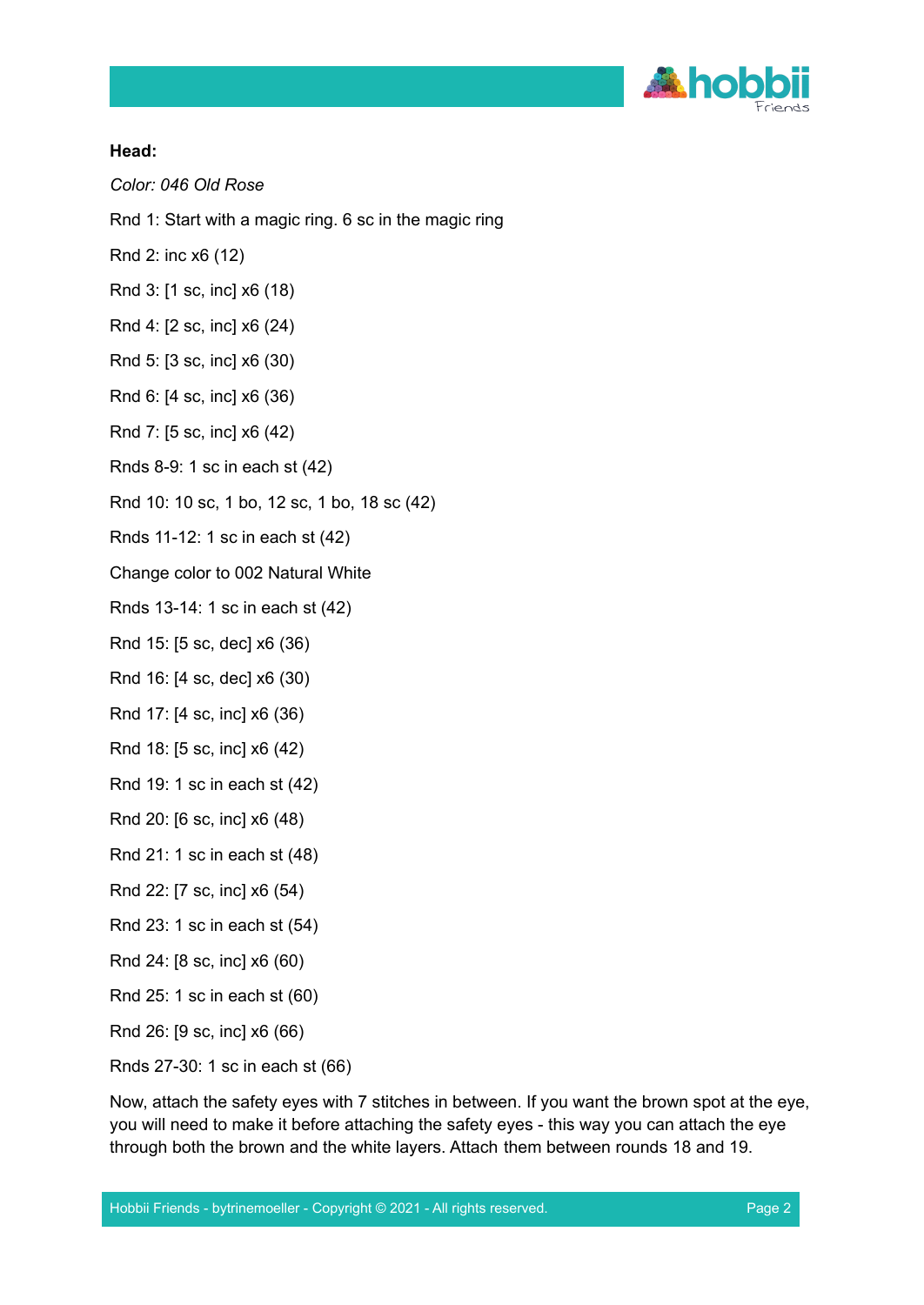

Rnd 31: [9 sc, dec] x6 (60)

Rnd 32: [8 sc, dec] x6 (54)

Rnd 33: [7 sc, dec] x6 (48)

Rnd 34: [6 sc, dec] x6 (42)

Rnd 35: [5 sc, dec] x6 (36)

Rnd 36: [4 sc, dec] x6 (30)

Rnd 37: [3 sc, dec] x6 (24)

Now, stuff the head.

Rnd 38: [2 sc, dec] x6 (18)

Rnd 39: [1 sc, dec] x6 (12)

And stuff the head one last time

Rnd 40: dec x6 (6)

Now, sew together the last 6 sts. Sew through the front loop of each of the 6 sts. Pull the thread to close the hole and weave in the end.

# **Ear (make 2)**

*Color: 002 Natural White*

Rnd 1: Start with a magic ring. 6 sc in the magic ring (6)

Rnd 2: inc x6 (12)

Rnd 3: 1 sc in each st (12)

Rnd 4: [1 sc, inc] x6 (18)

Rnds 5-7: 1 sc in each st (18)

Rnd 8: [2 sc, inc] x6 (24)

Rnds 9-13: 1 sc in each st (24)

Rnd 14: [2 sc, dec] x6 (18)

Rnd 15: 1 sc in each st (18)

Rnd 16: [1 sc, dec] x6 (12)

Rnd 17: 1 sc in each st (12)

Crochet the ears together with sl sts. Cut off the yarn but be careful to leave a long tail for sewing the ears onto the head.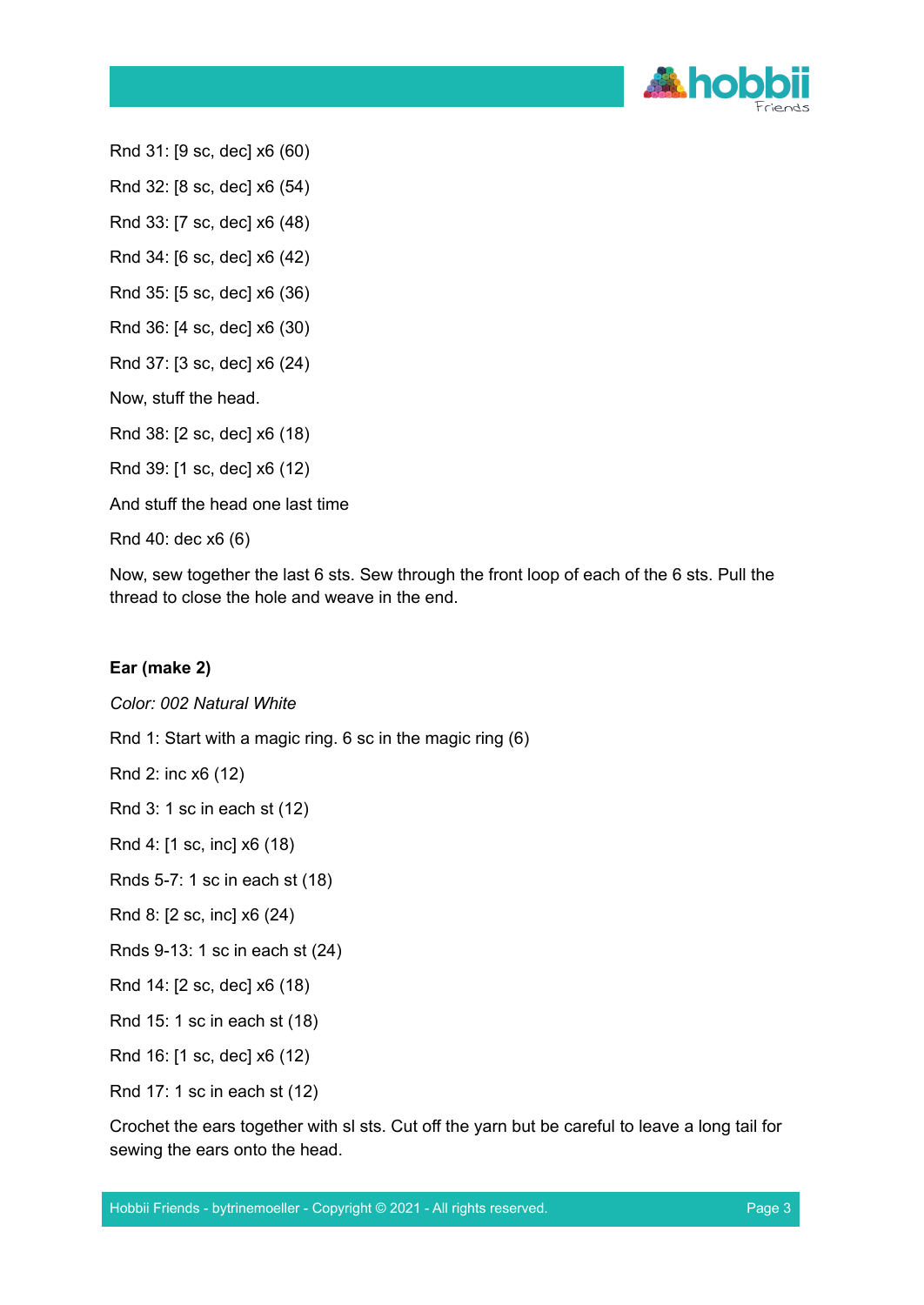

# **The rose inside ear (make 2)**

#### *Color: 046 Old Rose*

Ch 5, begin in the 2nd ch, 3 sc, 3 sc in the last st. Now, rotate and continue on the opposite side of the chains to make an oval shape.

2 sc, inc x 2, 2 sc, inc, 1 sc, inc, 3 sc, inc, 1 sl st. Cut off the yarn but be careful to leave a long tail for sewing the rose onto the white ear.

#### **Horn (make 2)**

*Color: 004 Beige*

Rnd 1: Start with a magic ring. 3 sc in the magic ring (3)

Rnd 2: inc x3 (6)

Rnd 3: 1 sc in each st (6)

Rnd 4: [1 sc, inc] x3 (9)

Rnd 5: 1 sc in each st (9)

Rnd 6: [2 sc, inc] x3 (12)

Rnd 7: 1 sc in each st (12)

Finish with 1 sl st in the first st. Cut off the yarn but be careful to leave a long tail for sewing the horn onto the head.

# **Body**

*Color: 002 Natural White*

Rnd 1: Start with a magic ring. 6 sc in the magic ring

Rnd 2: inc x6 (12)

- Rnd 3: [1 sc, inc] x6 (18)
- Rnd 4: [2 sc, inc] x6 (24)
- Rnd 5: [3 sc, inc] x6 (30)
- Rnd 6: [4 sc, inc] x6 (36)
- Rnd 7: [5 sc, inc] x6 (42)
- Rnd 8: [6 sc, inc] x6 (48)

Rnd 9: [7 sc, inc] x6 (54)

Rnd 10: [8 sc, inc] x6 (60)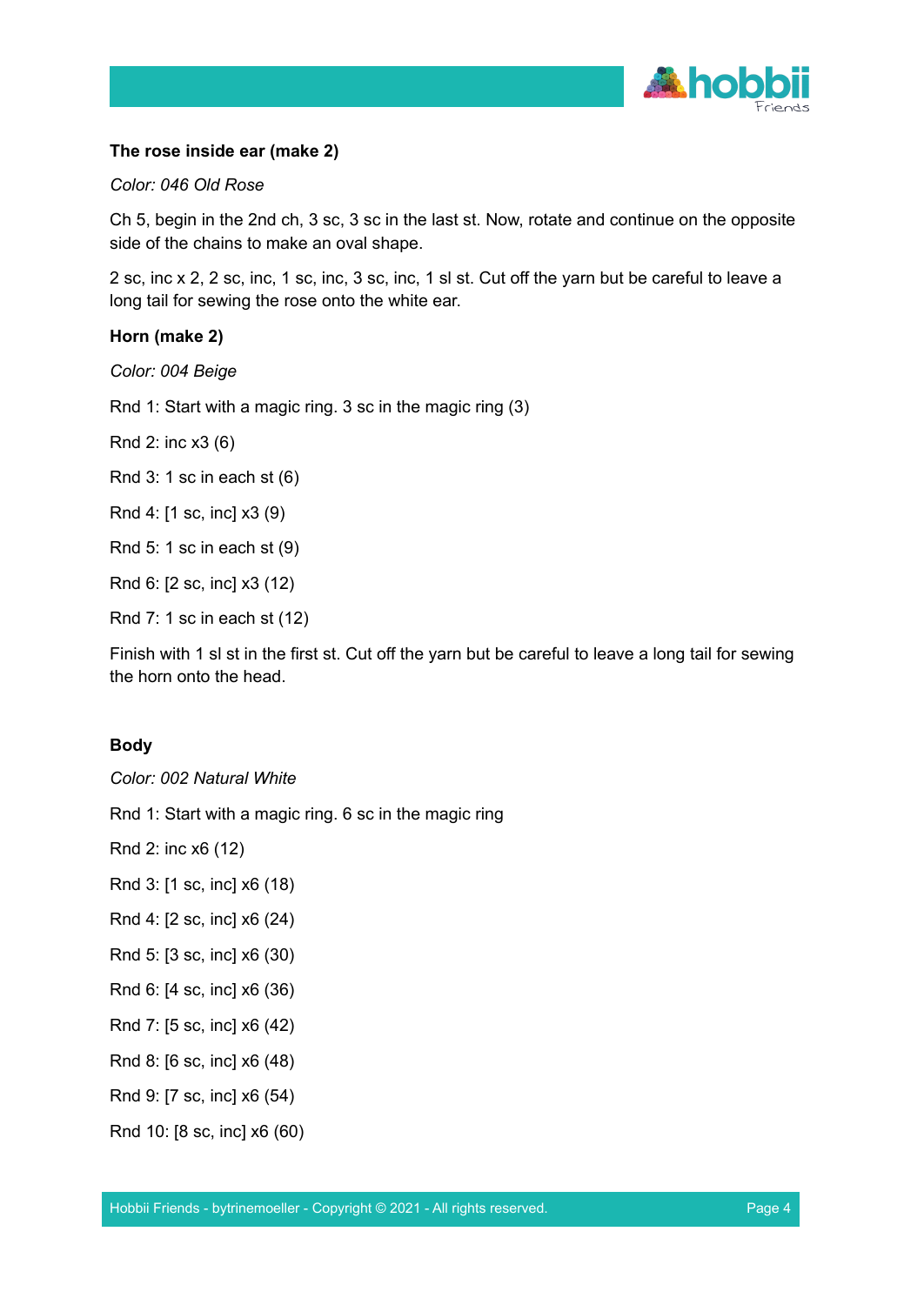

Rnd 11: [9 sc, inc] x6 (66)

Rnds 12-19: 1 sc in each st (66)

Rnd 20: [9 sc, dec] x6 (60)

Rnds 21-23: 1 sc in each st (60)

Rnd 24: [8 sc, dec] x6 (54)

Rnds 25-27: 1 sc in each st (54)

Rnd 28: [7 sc, dec] x6 (48)

Rnds 29-31: 1 sc in each st (48)

Rnd 32: [6 sc, dec] x6 (42)

Rnds 33-35: 1 sc in each st (42)

Begin stuffing the body.

Rnd 36: [5 sc, dec] x6 (36)

Rnds 37-39: 1 sc in each st (36)

Rnd 40: [4 sc, dec] x6 (30)

- Rnds 41-42: 1 sc in each st (30)
- Rnd 43: [3 sc, dec] x6 (24)

Rnd 44: 1 sc in each st (24)

Stuff the body well.

Cut off the yarn but be careful to leave a long tail for sewing the head onto the body.

#### **Tummy**

*Color: 046 Old Rose*

Rnd 1: Start with a magic ring. 6 sc in the magic ring

Rnd 2: inc x6 (12)

- Rnd 3: [1 sc, inc] x6 (18)
- Rnd 4: [2 sc, inc] x6 (24)
- Rnd 5: [3 sc, inc] x6 (30)

Rnd 6: [4 sc, inc] x6 (36)

Rnd 7: 1 sc in each st (36)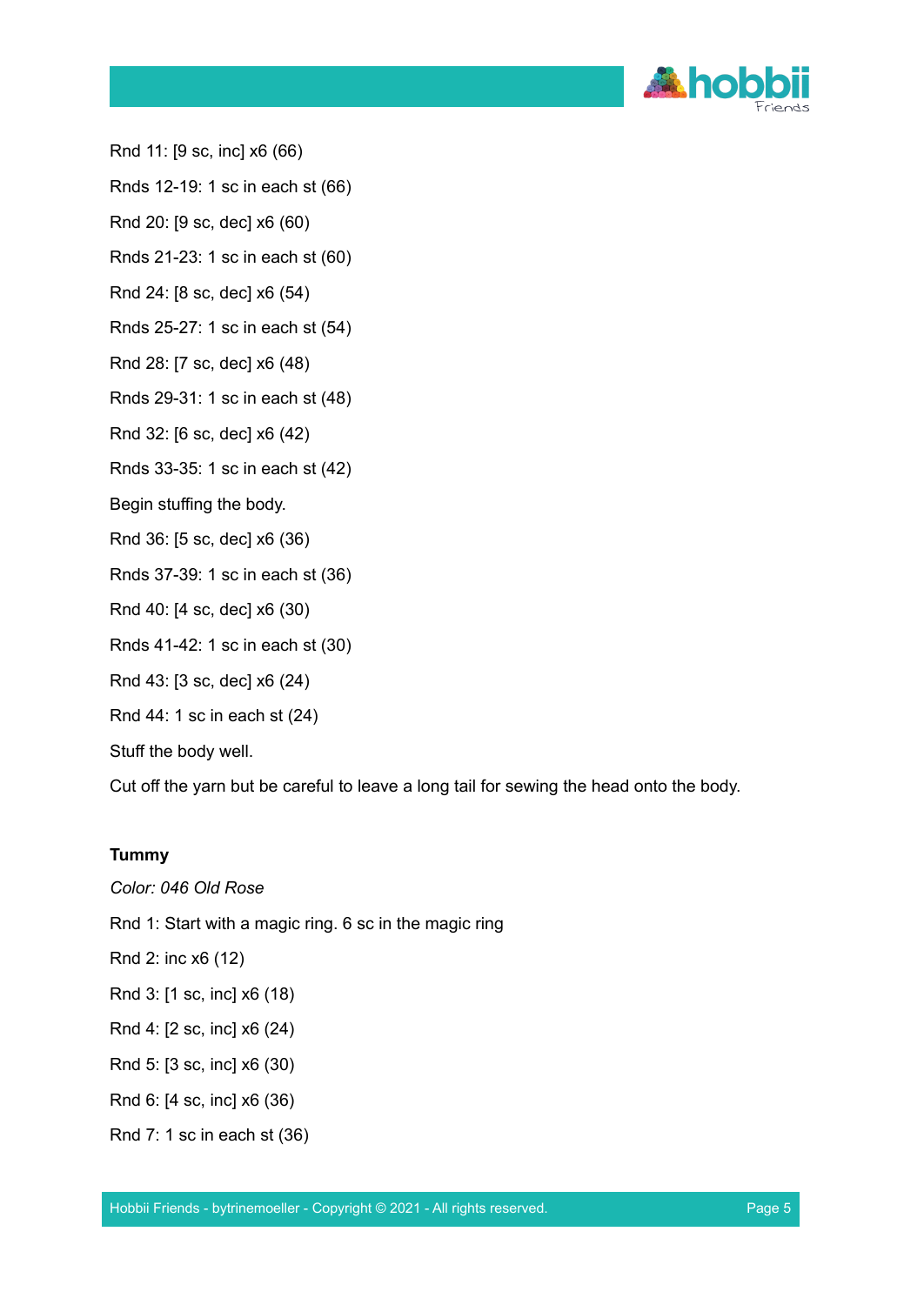

1 sl st in the first st. Cut off the yarn but be careful to leave a long tail for sewing the tummy onto the body.

# **Spots**

*Color: 008 Dark Brown*

Konrad has four different kinds of spots all made with Dark Brown. The idea is to make the spots a bit skewed to make them look more like real spots.

# **Spot at the eye**

Ch 4, begin in the 2nd ch, 2 sc, 3 sc in the last st. Now, rotate and continue on the opposite side of the chains to make an oval shape.

1 sc, inc x 2, 1 sc, inc, 1 sc, inc, 2 sc, inc, 1 sc, inc, 2 sc, inc, 2 sc, inc, 2 sc, 1 sl st.

Cut off the yarn but be careful to leave a long tail for sewing the spot on.



# **Round spot (make 3)**

*1 on the arm, 1 on the leg and 1 on the head.*

Rnd 1: Start with a magic ring. 6 sc in the magic ring (6)

Rnd 2: inc x6 (12)

End with 1 sl st in the first st. Cut off the yarn but be careful to leave a long tail for sewing the spot on.

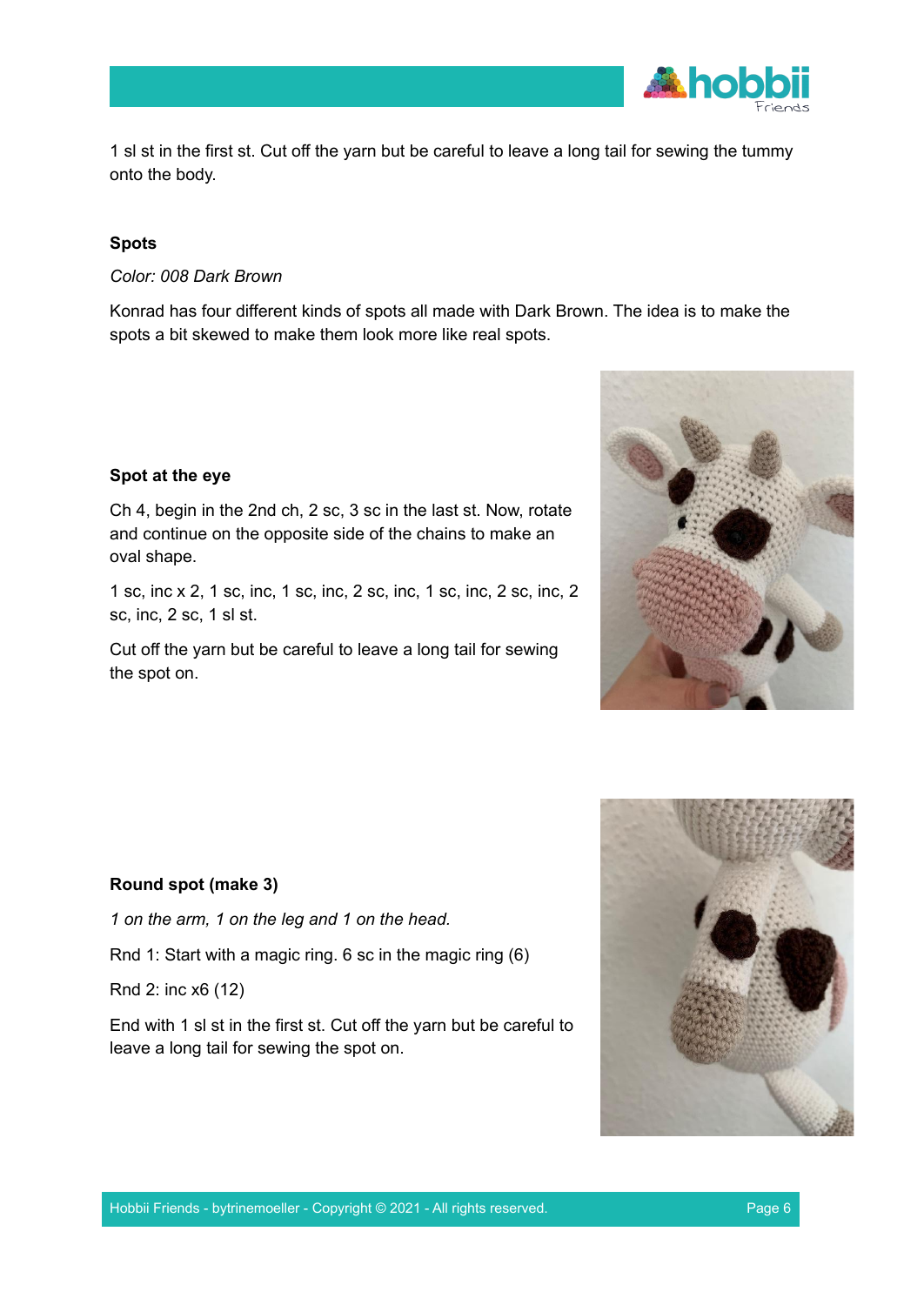

# **Small spot (make 3)**

*1 on the tummy, 1 on the backside of the head and 1 on the back.*

Rnd 1: Start with a magic ring. 6 sc in the magic ring (6)

Rnd 2: inc x6 (12)

Rnd 3: 2 sc, 4 dc in next st, 1 sl st, 2 sc, 4 dc in next st, 1 sl st, 2 sc, 4 dc in next st, 1 sl st.

Cut off the yarn but be careful to leave a long tail for sewing the spot on.



#### **Large spot (make 3)**

*1 on the tummy, 1 on the side and 1 on the back.*

Rnd 1: Start with a magic ring. 6 sc in the magic ring (6)

Rnd 2: inc x6 (12)

Rnd 3: [1 sc, inc] x6 (18)

Rnd 4: 2 sc, 4 dc in next st, 1 sl st, 4 sc, 4 dc in next st, 1 sl st, 4 sc, 4 dc in next st, 1 sl st, 2 sc, 1 sl st.

Cut off the yarn but be careful to leave a long tail for sewing the spot on.

# **Arms (make 2)**

*Color: 004 Beige*

Rnd 1: Start with a magic ring. 6 sc in the magic ring (6)

Rnd 2: inc x6 (12)

Rnd 3: [1 sc, inc] x6 (18)

Rnd 4: [2 sc, inc] x6 (24)

Rnds 5-6: 1 sc in each st (24)

Rnd 7: [2 sc, inc] x6 (18)

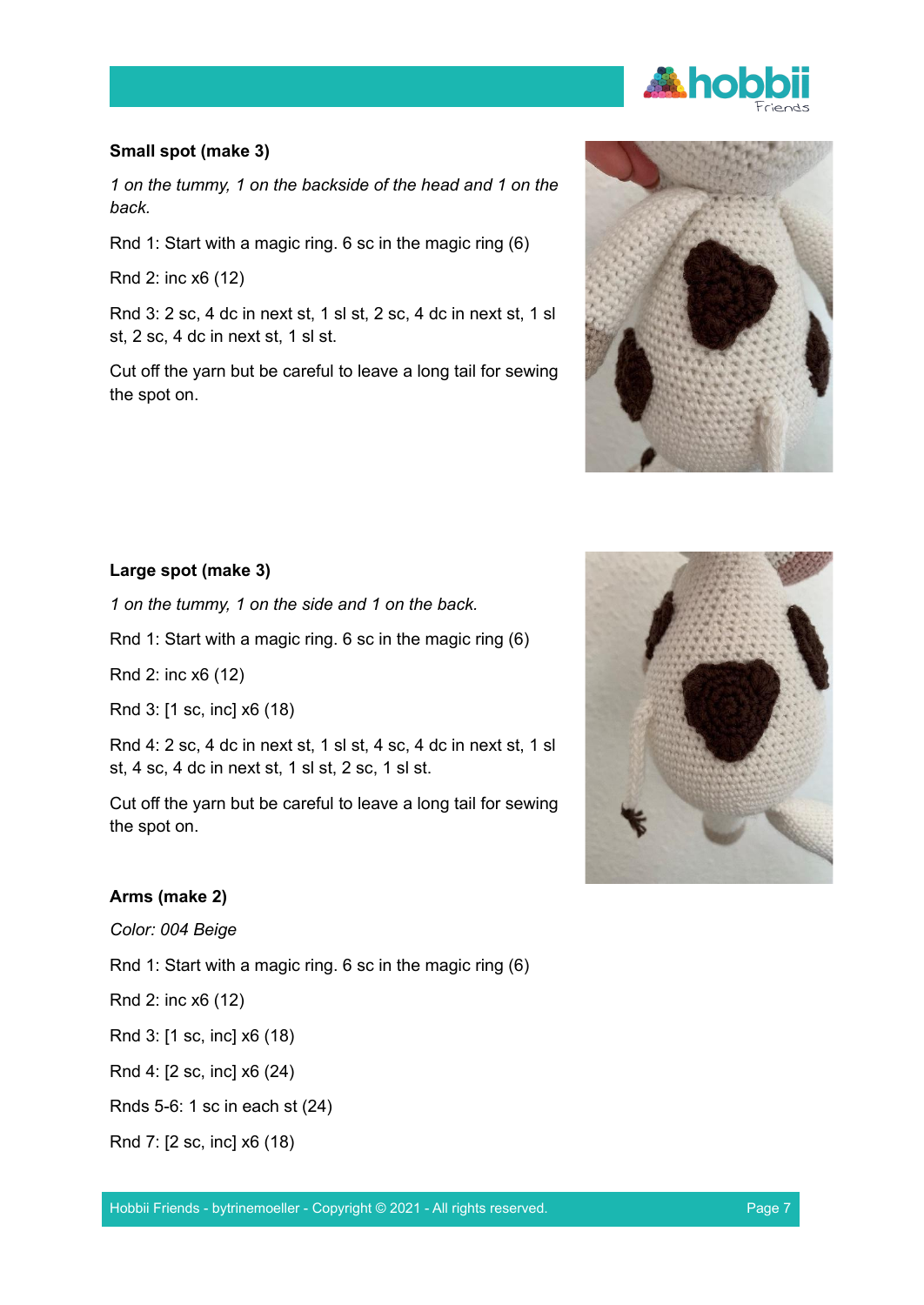

Rnd 8: 1 sc in each st (18)

Rnd 9: [4 sc, dec] x3 (15)

Rnd 10: 1 sc in each st (15)

Change color to 002 Natural White

Rnds 11-27: 1 sc in each st (15)

Stuff the hand well and a little less in the actual arm. And finally, sl st the opening closed. Cut off the yarn but be careful to leave a long tail for sewing the arm on.

# **Legs (make 2)**

*Color: 004 Beige*

Rnd 1: Start with a magic ring. 6 sc in the magic ring (6)

Rnd 2: inc x6 (12)

Rnd 3: [1 sc, inc] x6 (18)

Rnd 4: [2 sc, inc] x6 (24)

Rnd 5: [3 sc, inc] x6 (30)

Rnds 6-7: 1 sc in each st (30)

Rnd 8: [3 sc, dec] x6 (24)

Rnd 9: 1 sc in each st (24)

Rnd 10: [2 sc, dec] x6 (18)

Rnd 11: 1 sc in each st (18)

Change to 002 Natural White

Rnds 12-25: 1 sc in each st (18)

Rnd 26: [4 sc, dec] x3 (15)

Stuff the foot well and a little less in the actual leg. And finally, sl st the opening closed. Cut off the yarn but be careful to leave a long tail for sewing the leg on.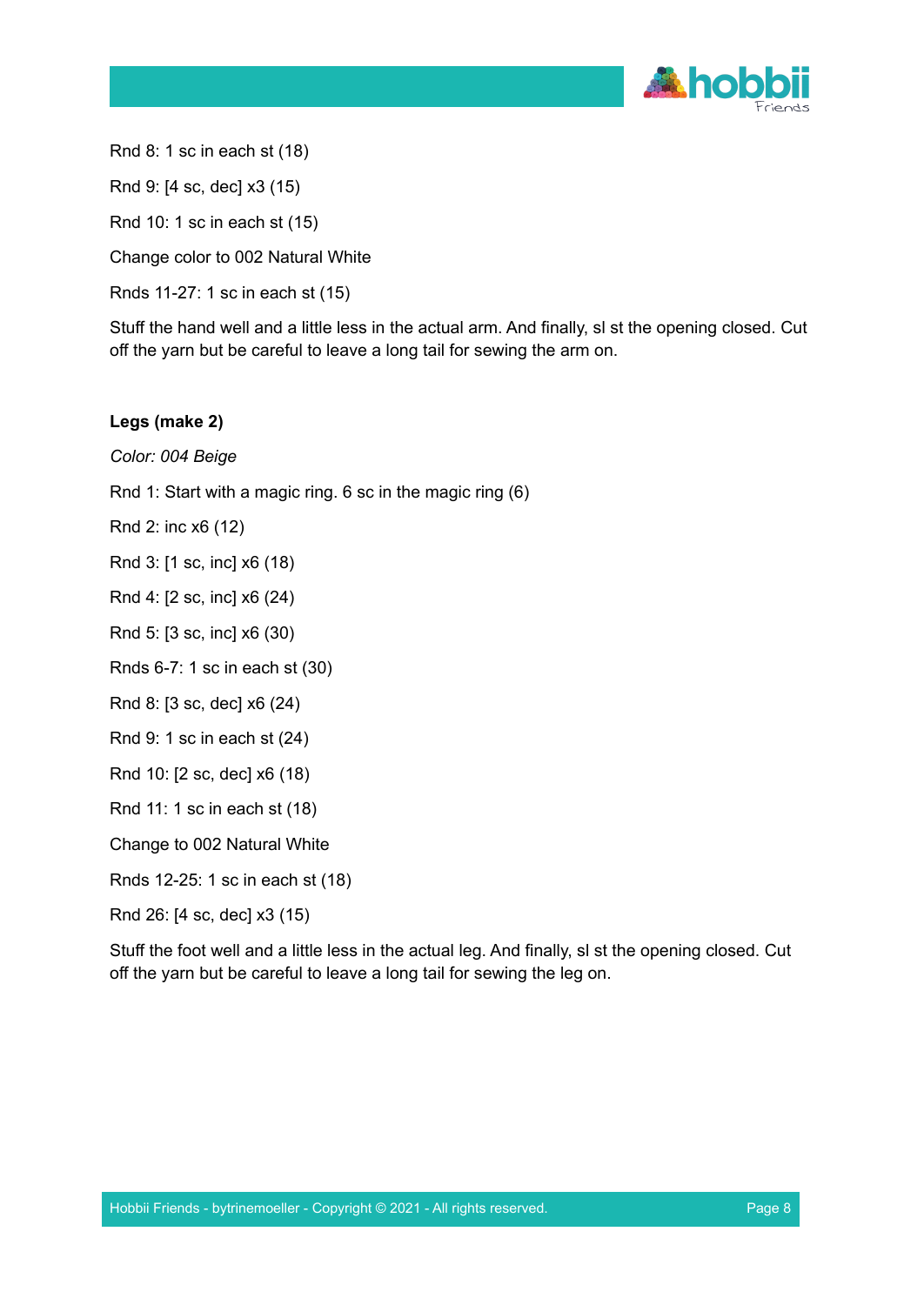

# **Tail**

*Color: 002 Natural White*

The tail is made as an i-cord with 4 stitches.

I followed this video tutorial:

# <https://vimeo.com/52654647>

In the tutorial she makes the i-cord with 3 stitches, whereas I have made mine with one extra stitch. Make the i-cord 5 cm long and end with a sl st pulling the yarn through all 4 stitches on the hook. Now, cut 2 strands of brown yarn and thread the tapestry needle with both strands. Pull this strand through the beginning of the



i-cord and make two knots in the brown yarn. Cut off the brown yarn to the desired length. Then attach it to Konrad by sewing the white end of the tail onto the body.

# **Assembling**

Body:

Stuff the body tight to make it firm.

Head:

The head must point downwards a little. It can be helpful to pin the head to the body first. Sew through the stitches of the body and then through the head. And finally, stuff some extra stuffing into the neck before closing it completely to avoid a wobbly head. Weave in ends thoroughly.

#### Horns:

Stuff a bit of stuffing into the horns. Sew the horns onto Konrad's head. Place the horns about 10 rows above the eyes with about 6 stitches in between. Weave in ends thoroughly.

#### Ears:

First, sew the rose part onto each ear. Sew on the ears about 10 rows behind the eyes with about 20 stitches in between. Ears and horns must be in line. Weave in ends thoroughly.